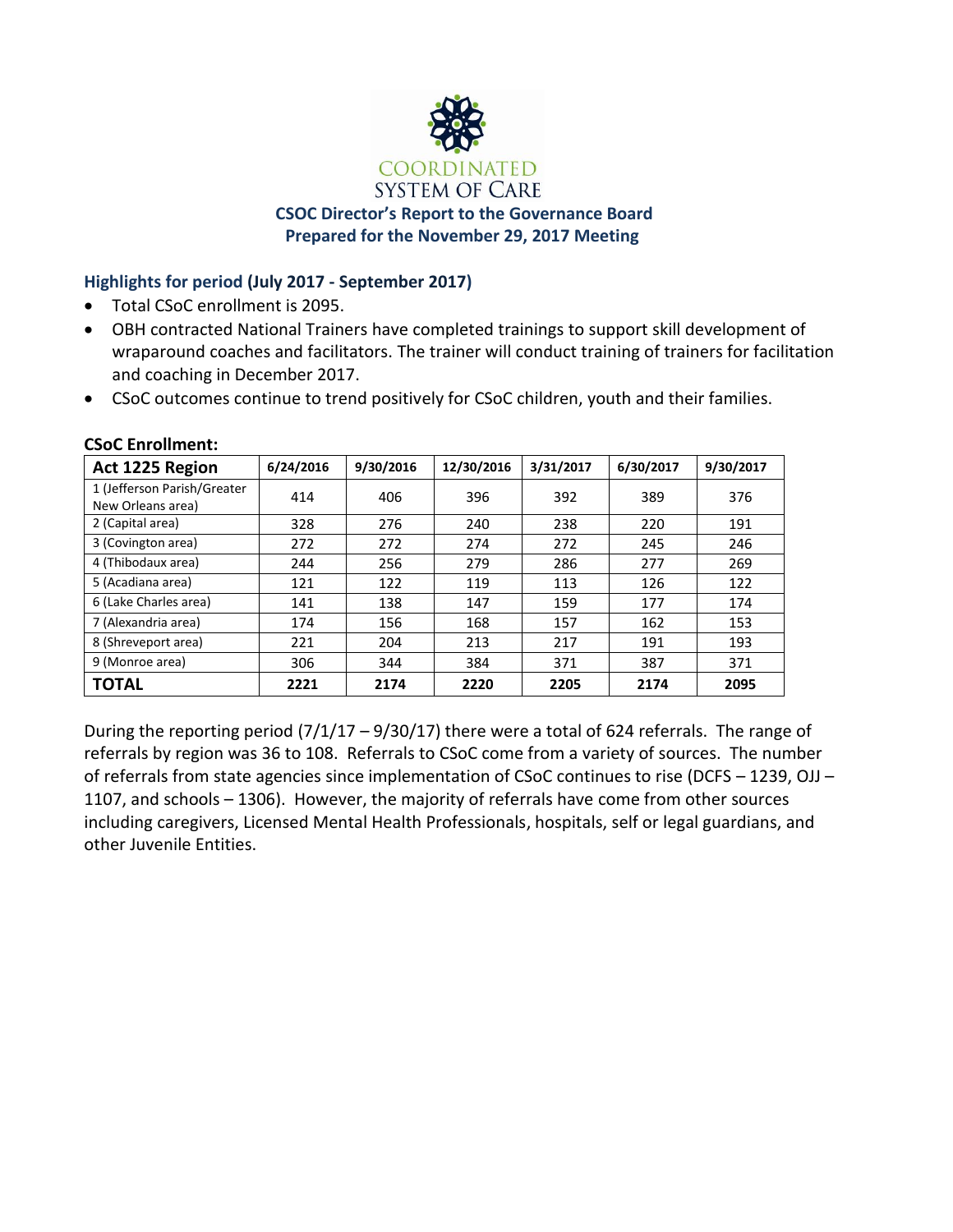$\mathcal{L}$ 

# Referrals by Agency/Entity

| $\sim$                              |           |           |               |  |
|-------------------------------------|-----------|-----------|---------------|--|
| <b>REFERRING SOURCE</b>             | 6/30/2017 | 9/30/2017 | <b>CHANGE</b> |  |
| <b>DCFS</b>                         | 1163      | 1239      | 76            |  |
| <b>OJJ</b>                          | 1050      | 1107      | 57            |  |
| OBH                                 | 122       | 125       | 3             |  |
| DOE/School                          | 1255      | 1306      | 51            |  |
| Caregiver                           | 2810      | 3021      | 211           |  |
| Hospitals                           | 1319      | 1347      | 28            |  |
| Licensed Mental Health Professional | 2329      | 2412      | 83            |  |
| <b>Other Juvenile Entities</b>      | 667       | 687       | 20            |  |
| Self or Legal Guardian              | 974       | 995       | 21            |  |
| Primary Care Physician (PCP)        | 63        | 71        | 8             |  |
| Other                               | 1709      | 1775      | 66            |  |
| Total                               | 13,461    | 14,085    | 624           |  |
|                                     |           |           |               |  |

4 CSoC 5GB November 2017

Magellan<br>"<sup>Haste</sup>

Per request from Board members, the table below reflects referrals by region over the last four quarters. This table will continue to be included in the CSoC Director's Report.

| Act 1225 Region                         | 11/25/2016 | 3/31/2017 | 6/30/2017 | 9/30/2017 |
|-----------------------------------------|------------|-----------|-----------|-----------|
| 1 (Jefferson Parish/Greater New Orleans | 62         | 124       | 86        | 65        |
| area)<br>2 (Capital area)               | 62         | 109       | 84        | 63        |
| 3 (Covington area)                      | 93         | 136       | 90        | 107       |
| 4 (Thibodaux area)                      | 71         | 72        | 56        | 36        |
| 5 (Acadiana area)                       | 71         | 79        | 42        | 53        |
| 6 (Lake Charles area)                   | 63         | 92        | 56        | 50        |
| 7 (Alexandria area)                     | 73         | 96        | 44        | 51        |
| 8 (Shreveport area)                     | 121        | 125       | 85        | 88        |
| 9 (Monroe area)                         | 194        | 120       | 98        | 108       |
| ΤΟΤΑL                                   | 810        | 953       | 641       | 624       |

### **CSoC Referrals by Quarter**

The majority of children/youth enrolled in CSoC are male (1,226 or 61%). African-American is the predominant race of these young people, representing 1,121 (56%). The age group with the highest enrollment is 13-16 years old (755 or 36%).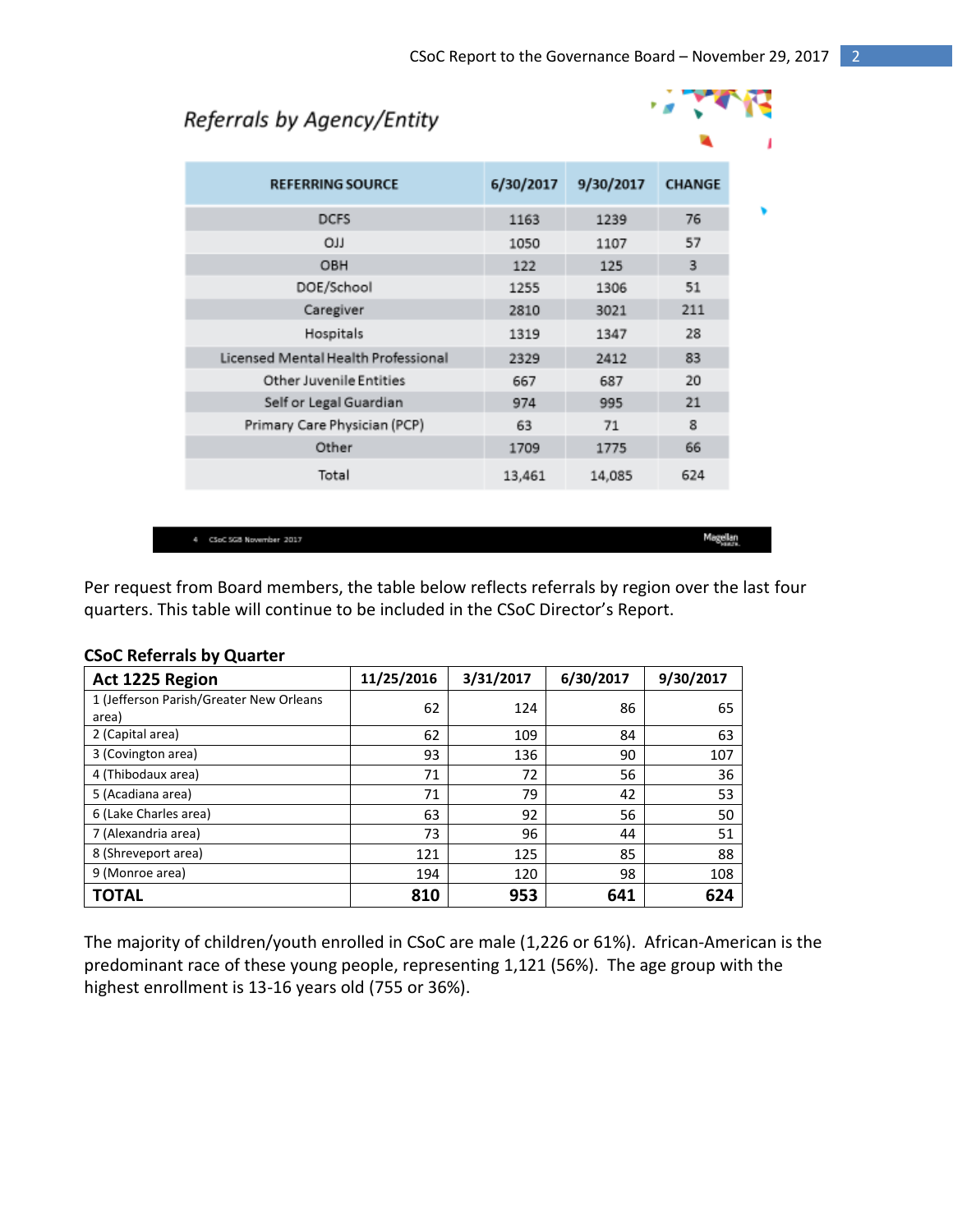### **Wraparound Agency (WAA) update:**

The national trainer, Laura Burger Lucas, will be conducting the Facilitation 101 and Introduction to Coaching 'Train the Trainer' for WAA supervisors/coaches and trainers in the month of December. The goal of these trainings is to build sustainability that allows for the individual wraparound agencies to conduct these trainings, as needed, for their staff. Sheila Jordan, CSoC State Team Family Lead, has been working with the national trainer over the past year, developing content expertise, in order provide technical assistance, as well as monitoring for best practice of the WAAs going forward.

The State CSoC team has been working with the Magellan CSoC team and the WAAs to review the current quality data reports to better understand regional areas of strengths and needs from a practice perspective. We will continue to determine how best to refine our quality reporting over the next several months. Magellan has just completed the annual 2017 Wraparound Fidelity Evaluation. The results of the evaluation will be shared with the Board.

The WAAs continue to work in their communities engaging partners and other stakeholders, to support the adoption of system of care values, as well as to increase awareness of and access to the CSoC program.

#### **Statewide Coordinating Council**

For the past year, active participation and attendance at SCC meetings has been a challenge. The CSoC Family Lead has attempted to make these meetings more accessible, by offering them both in person and by conference call in the early evenings, however, participation has dwindled. The CSoC Family Lead will work with the new FSO as they establish Parent and Youth Advisory Boards, regionally and statewide, to cultivate family and youth voice.

### **CSoC Finance and Audit Committee:**

This committee meets on an 'as needed' basis and has not met during this quarter. However, we are finalizing the CSoC MOU, which will be sent to the agency Secretaries for review and signature as soon as possible.

#### **CSoC Quality Assurance (QA) Committee:**

Committee Chair, Cindy Guitrau, will report to the Board during today's meeting.

#### **Provider Network:**

**Short-term Respite** 

There are 20 STR providers this quarter.

**Independent Living Skills Building**

There are 139 ILSB providers throughout the regions.

#### **Trends in Children/Youth Outcomes Data:**

**Inpatient Psychiatric and Emergency Room Utilization** Source: Medicaid Claims: Calendar Year 2017, Quarter 3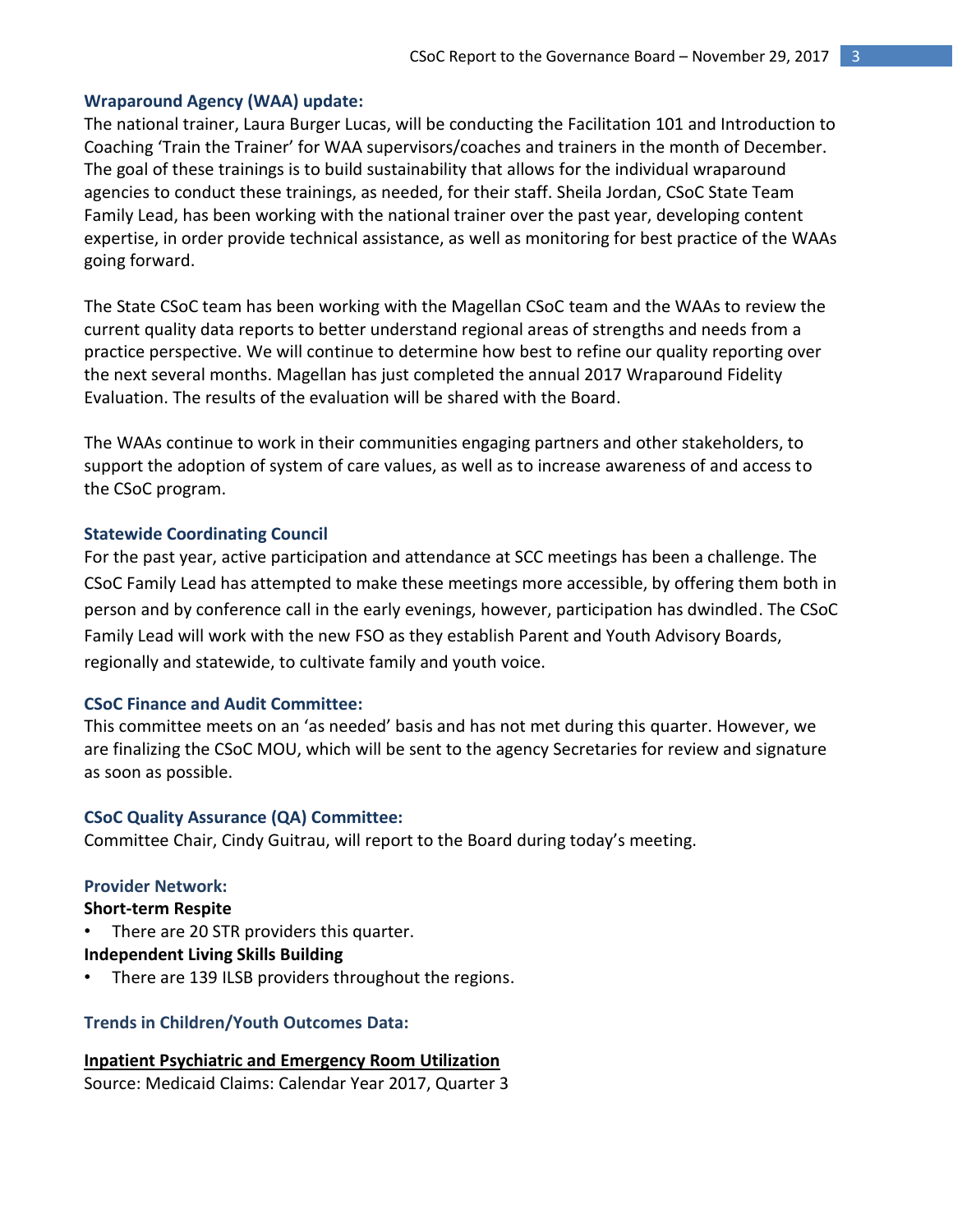Utilization of inpatient psychiatric hospitalization for CSoC youth who were enrolled in CSoC for more than 90 days. Review includes use of inpatient psychiatric hospitalization 90 days **before enrollment i**n CSoC and 90 days **post-discharge** from CSoC.

- Data reveals an **81.4% decrease** in the **use of inpatient psychiatric hospitalization in the 90 days post-discharge from CSoC.**
- Data also reveals a **71.4% decrease in the use of the emergency room for behavioral health diagnosis for the same population.**

## **CSoC Children Inpatient Psychiatric Utilization**

Source: Magellan

 Percent of CSoC members (under 22) who were served in a psychiatric hospital during the quarter: 123 or 4.79%

CSoC Children Inpatient Psychiatric Utilization

Average length of stay for CSoC members (under 22) in psychiatric hospitalization: 6.74 days

| <b>TYPE OF</b><br><b>SETTING</b>     | <b>MEMBER COUNT:</b><br>all members who<br>spent any days in<br>restrictive settings<br>(levels shown<br>below) | <b>NUMBER OF CHILDREN</b><br>UNDER AGE 22 ENROLLED<br>WITH MCO DURING<br><b>REPORTING PERIOD</b> | <b>PERCENT</b> | <b>ALOS</b> |
|--------------------------------------|-----------------------------------------------------------------------------------------------------------------|--------------------------------------------------------------------------------------------------|----------------|-------------|
| Inpatient<br>Psychiatric<br>Hospital | 123                                                                                                             | 2,567                                                                                            | 4.79%          | 6.74        |

15 CSoC 5GB November 2017

Magellan<br>Hanza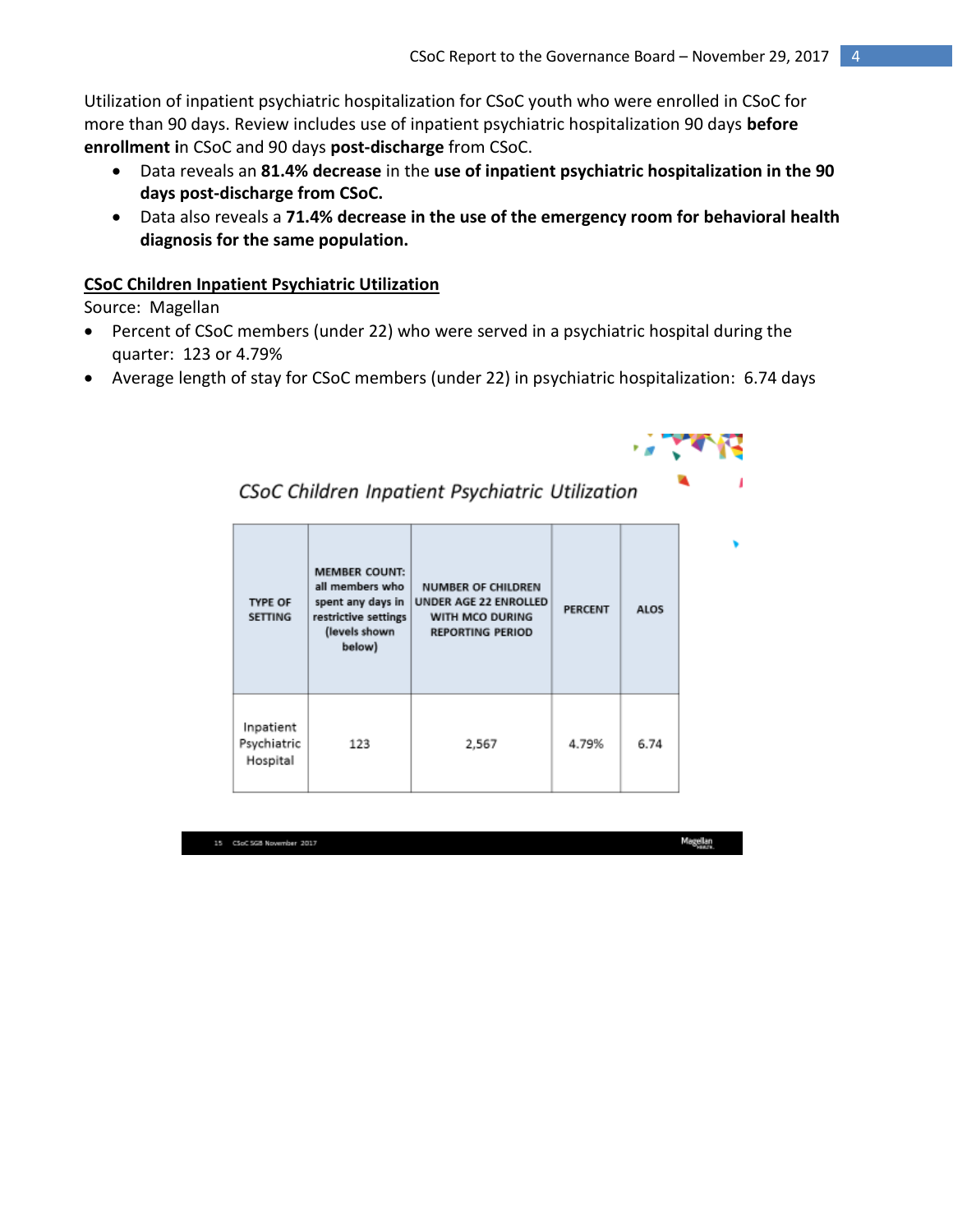### **CANS Outcomes Data**

#### Source: Magellan

Outcomes Findings: An analysis of the global CANS scores beginning at initial intake and then at discharge for youth with valid data of the 493 youth discharged during the quarter showed:

- A mean score decrease of 20.54 points
- 74.85% of youth showed improved clinical functioning



# Child and Adolescent Needs and Strengths (CANS) **Outcomes: Clinical Functioning**

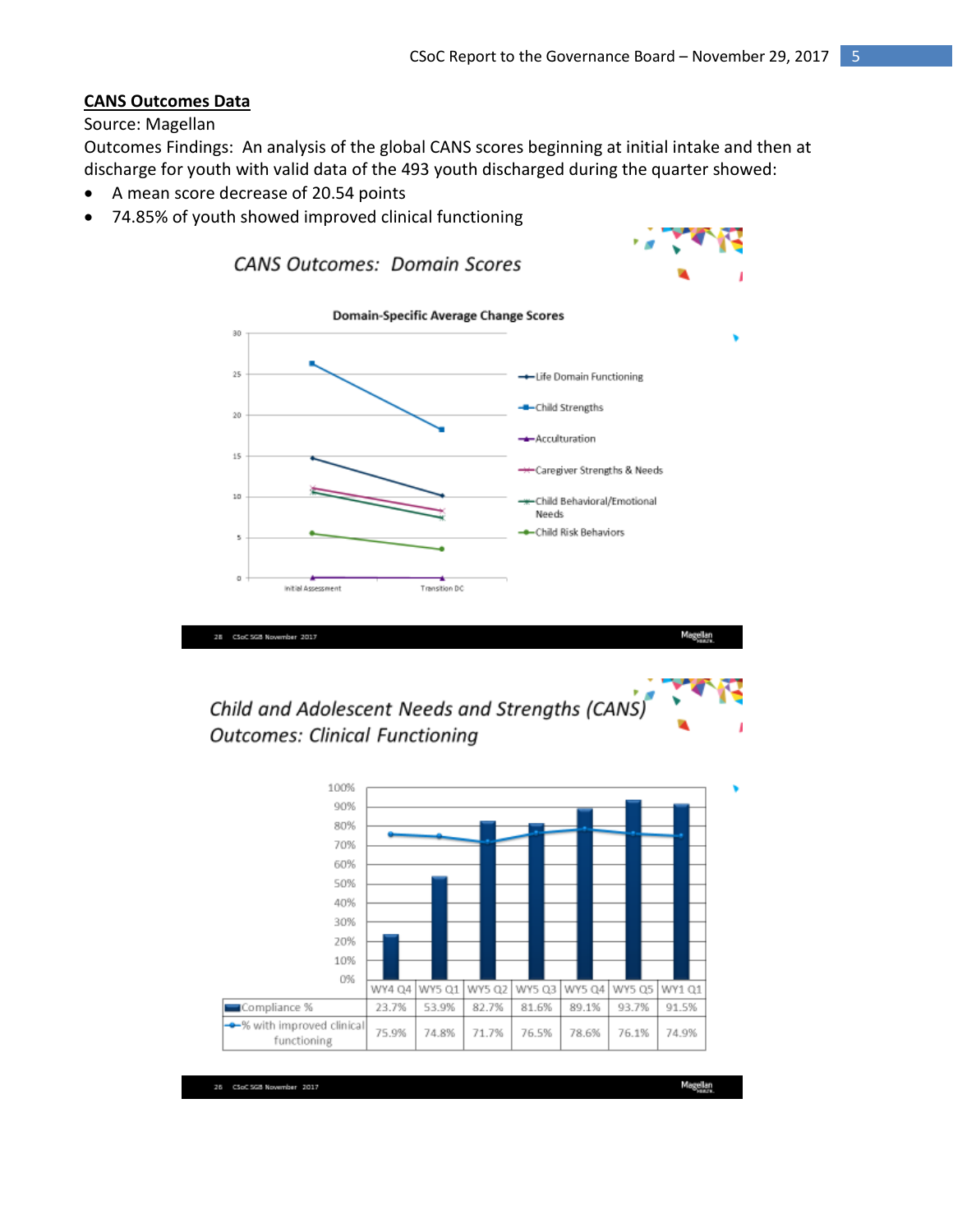# **School Outcomes**

Source: Magellan

The CANS school module which evaluates school functioning, is regularly applied when children and youth initially enroll in CSoC, then every 180 days after enrollment and at discharge. This offers a more consistent and objective picture of a youth's school functioning over time. The following results were documented:

70.9% showed improved school functioning

**CANS: School Functioning** 

65.3% showed improved school behavior



### **Youth with an IEP**

Source: Magellan

 A review of the enrollment for this time period indicates that approximately 36.58% of the children/youth enrolled in CSoC had a current IEP meaning that they are receiving special education services in the school system.

### **Home and Community Based Services**

Source: Magellan

 There continues to be a high level of use of Home and Community Based Services, one of the factors that contributes to children and youth being able to stay successfully in their homes and communities.